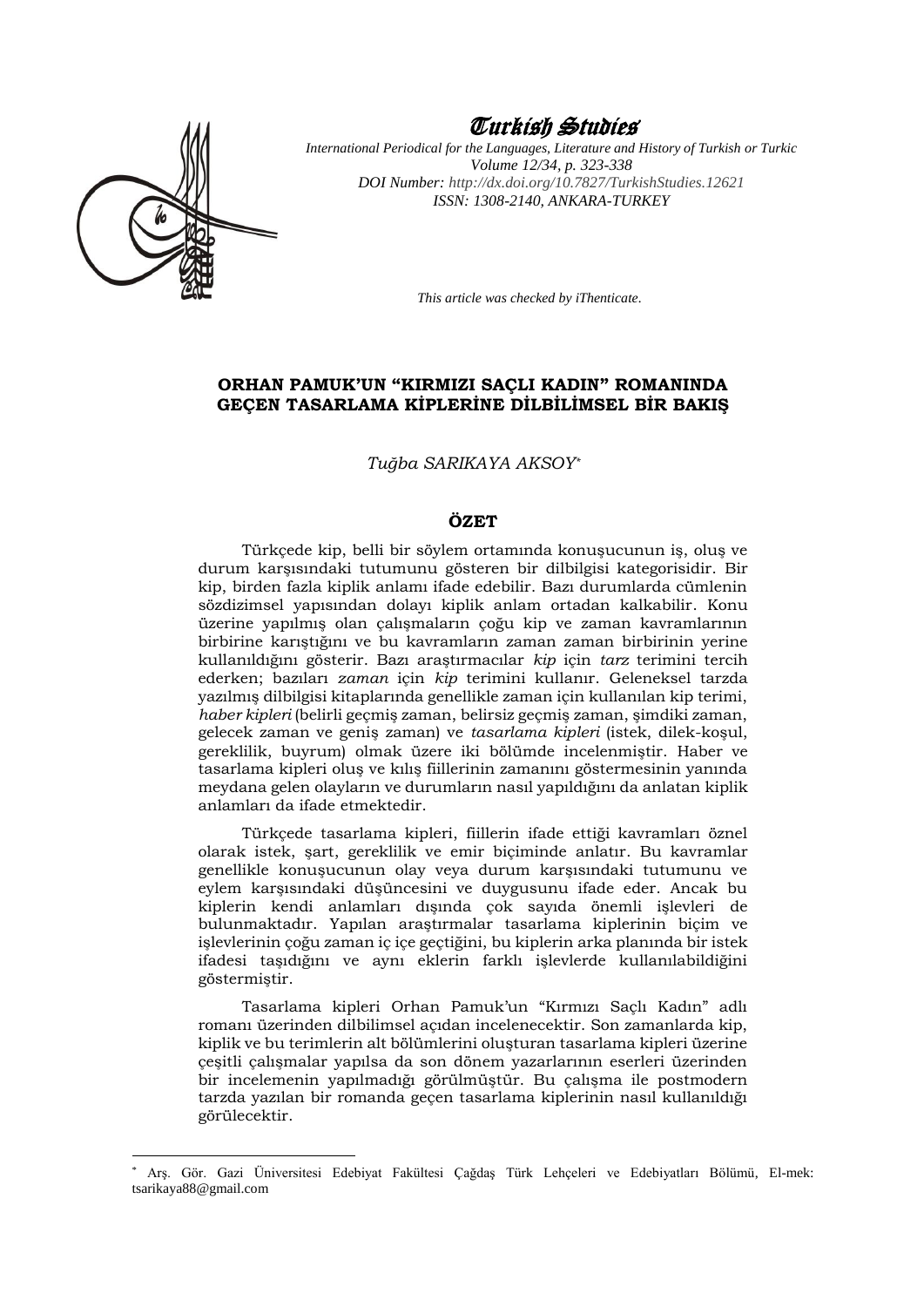Çalışmada, ilk önce kip teriminin tanımı araştırmacıların görüşleri doğrultusunda verilecek, Türkçede tasarlama kipleri kısaca tanıtıldıktan sonra Orhan Pamuk'un "Kırmızı Saçlı Kadın" romanından örneklem metoduyla seçilen örnek cümleler aracılığıyla istek, şart, gereklilik ve emir kiplerinin durumu, birbirinin yerine kullanılması ve aralarındaki geçişler tartışılacaktır.

**Anahtar Kelimeler:** kip, kiplik, tasarlama kipleri, "Kırmızı Saçlı Kadın".

## **A LINGUISTIC VIEW TO SUBJUNCTIVE MOODS IN ORHAN PAMUK'S "KIRMIZI SAÇLI KADIN"**

#### **ABSTRACT**

Mood is the grammar category which determines the attitudes of speakers towards function, process and situation in Turkish. A mood can consist of more than one modality meaning. In some situations, modality meaning may disappear due to syntactic structure. The studies indicate that the concepts of mood and time interfere with each other and these concepts are used interchangeably from time to time. While some of the researchers have used the term of style instead of mood, some have used the term of mood instead of time. In traditional grammar books, the term of the mood is often used instead of time and is basically divided into two sections which are *indicative moods* (definite past tense, indefinite past tense, present tense, future tense and aorist tense) and *subjunctive moods* (optative, conditional, necessity, imperative). Indicative and subjunctive moods are not only structures that show the time of process and manner of action; but also they explain how events and situations are done with modality meanings.

In Turkish, subjunctive moods express the concept that is defined by actions in the form of optative, conditional, necessity, imperative moods in relation to subjective aspects. These concepts often explain speakers' attitudes towards the event or situation and thougts and emotions towards actions. However, these moods have many different, important functions apart from their meaings. The studies have showed that these moods are seen to have mostly intermixed in terms of both form and function, they have the expression of desire at the background and the same attachments can be used in different functions.

Subjunctive moods will be examined by way of Orhan Pamuk's "Kırmızı Saçlı Kadın" in terms of linguistic. Recently, even though different studies have been done about subjunctive moods which composing mood, modality and subdivision of these terms, it has not been done yet the examination about works of recent authors. How to use subjunctive moods which have passed the novel written postmodern style will be shown with this study.

In this study, firstly the definition of mood will be explained the light of the opinions of the researchers; after subjunctive moods in Turkish will be expressed briefly that the situation of optative,

**Turkish Studies** *International Periodical for the Languages, Literature and History of Turkish or Turkic Volume 12/34*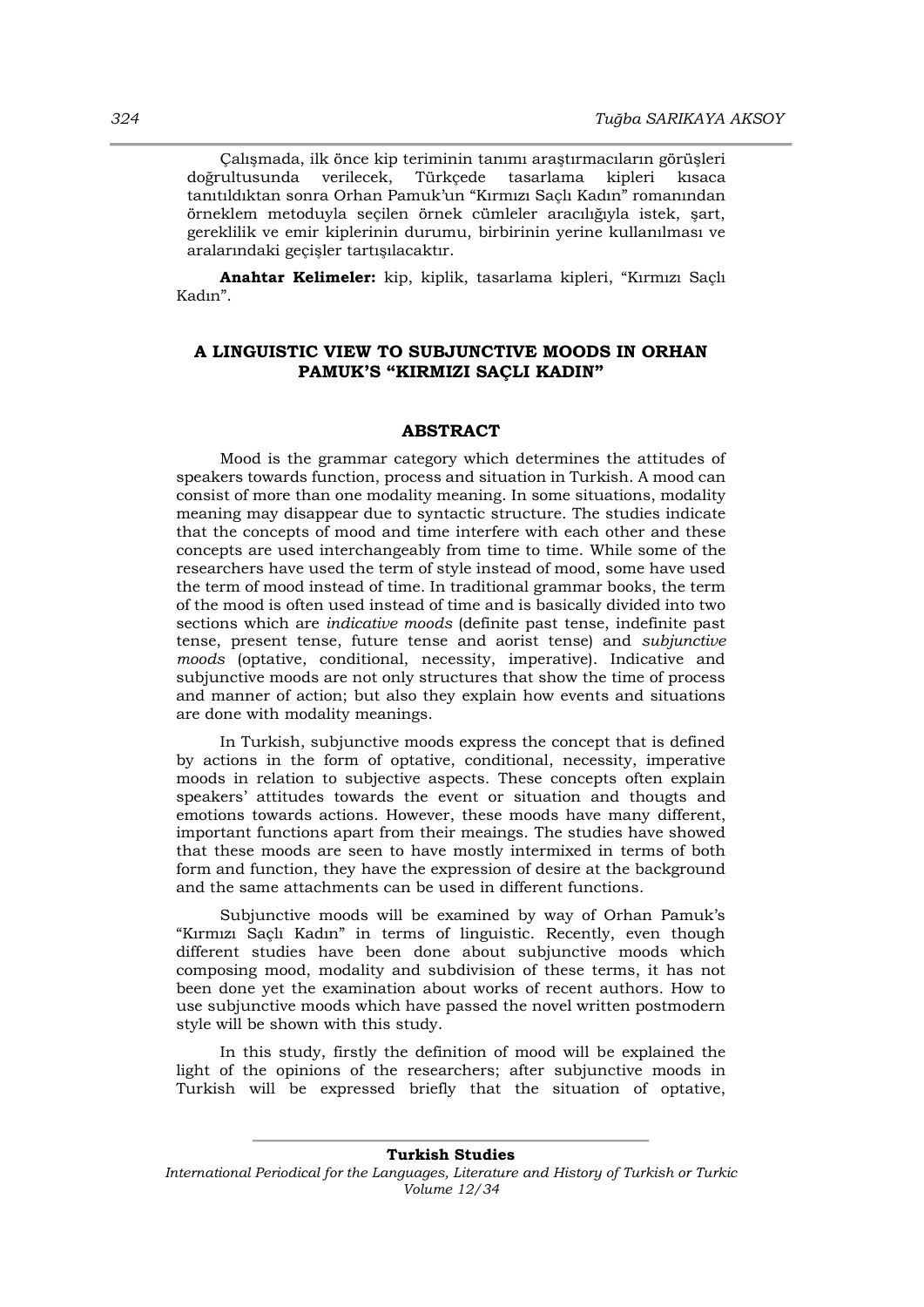conditional, necessity, imperative moods, these moods can be used instead of each other and transitions between them will be discussed with the help of examples that Orhan Pamuk's "Kırmızı Saçlı Kadın" has been analyzed.

#### **STRUCTURED ABSTRACT**

The topic of *mood* and *modality* is of interest to both linguists and philosophers today. While mood is related to morphology, modality is related to semantics. In traditional grammar books, the term of mood which is often used for *time*, is basically divided into as *indicative moods* and *subjunctive moods*. Indicative and subjunctive moods are not only structures that show the time of process and manner of action; but also they explain how events and situations are done with modality meanings. During the communication process, the grammar category which gives the information about the verb which speaker uses is called as the *mood*. *Modality* is a semantic category which shows the speaker's attitude, viewpoint, perspective and evaluation in the case of process and action are unreal.

Not only must the effects of language elements, but also nonlinguistic elements be taken into account when determining the meaning in the sentence. It is a well-known fact that the non-linguistic elements such as emphasis and toning give deep meanings to the expression. It is thought that in the novel "Kırmızı Saçlı Kadın" we have examined, we can understand both with the help of punctuation marks and also the expressions which reflect the moods in the frame of context can be explained with modality term. Each expression which is specified as the functions of the subjunctive moods is actually a modality.

A limited number of studies have been carried out on subjunctive moods in Turkey. Some of these are studies in which only a single mood and modality are examined from different aspects. In the majority of studies, there is a special focus on the structural elements in the texts. However, in the recent studies such as in theses and books, it has been seen that moods also have been examined from the functional point of view.

"Kırmızı Saçlı Kadın" is the latest novel of Orhan Pamuk. The novel has been written in postmodern style. Since there is not any study conducted on this subject in a postmodern novel, there has been a motivation for us to examine the subjunctive moods consisting of optative, conditional, necessitative and imperative moods functionally in the novel of "Kırmızı Saçlı Kadın" by Orhan Pamuk.

This functional study has once again proven that the meaning prosperity of Turkish cannot be constructed with only the structural elements. That a language has a very functional feature is important since it shows the frequency of occurrence and vitality of the language. For this in mind, the productive structure and expression power of the language were tried to be shown by examining the subjunctive moods in this novel functionally.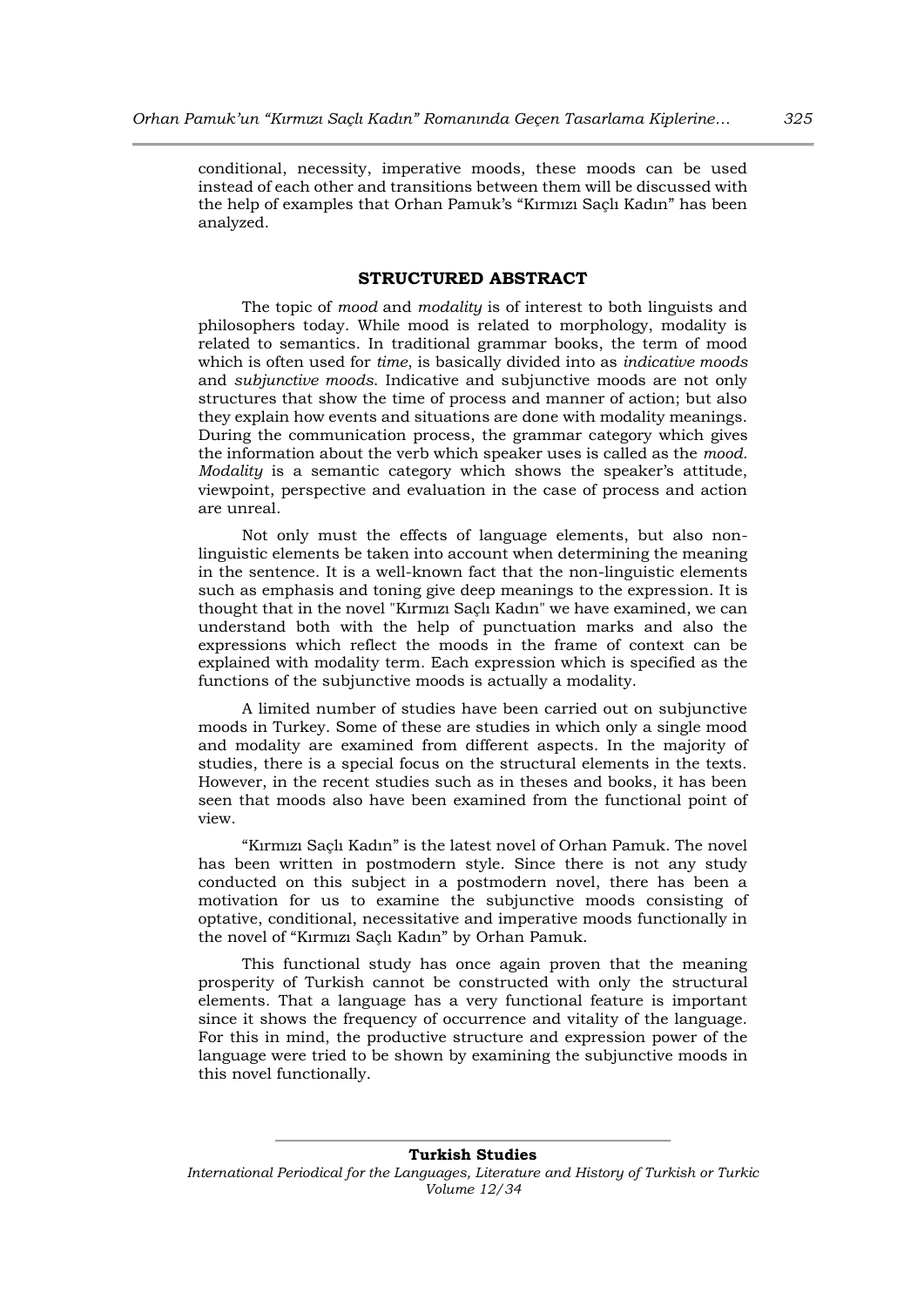The optative mood is a subjunctive mood which gives the meaning of request, intention and desire. It indicates that the work is desired and intended. In the novel of "Kırmızı Saçlı Kadın", the optative mood has been used in five different functions besides the meaning of the request. These functions are condition, order, intention, monition and request, respectively.

The conditional mood is a subjunctive mood which links a process or an action links to a "condition" or a "request-intention". It is constituted by adding the suffix *-sA* marker to the base and stem of the verb to express condition and wish. This mood which is used as the auxiliary sentence of the main sentence, is separated from other subjunctive moods. This mood is dependent on the main sentence so that it cannot carry a judgment on its own. A sentence which is conjugated with the suffix *-sA* marker, which is not an auxiliary sentence but can stand alone might be as an expression of request or wish.

In the novel of "Kırmızı Saçlı Kadın", the conditional mood has been used in ten different functions besides the meaning of the condition. These functions are declaring situation, generalisation, explanation, cause and effect, warning, certainty, expectation, assumption, probability, recommendation, comparison, estimation and indecision.

The term of necessity has been used with different terms such as "gereklik" (Gencan, 2001: 315; Ergin, 2006: 312; Ediskun, 2005: 182; Dizdaroğlu, 1963: 17), "gerekirlik" (Deny, 1941: 372), "gerekmelik" (Emre, 1945: 464) and "gereklilik" (Bilgegil, 1982: 270; Timurtaş, 1977: 132; Topaloğlu, 1989: 78; Korkmaz, 1992: 71) in our grammar books until today. Today, there have been modality markers such as *gerek, lazım, zorunda, şart, mecbur, icab et-* ets. which express necessity in addition to the suffix *-mAlI* marker in Turkish.

The main function of the necessitative mood is to notify necessity and obligation of the work. In the novel of "Kırmızı Saçlı Kadın", the necessitative mood has been used in nine different functions besides the meaning of the necessary. These functions are obligation, wish, estimation, assumption, probability, recommendation, inducement, despair, indecision, certainty, consolation and ridicule.

The imperative mood is a grammatical form which expresses the situation that is desired in the form of imperative. In this mood, mood affixes and personal affixes are interlocked. Therefore, there is a different imperative marker for each person.

In the novel of "Kırmızı Saçlı Kadın", the imperative mood has been used in thirteen different functions besides the meaning of the imperative. These functions are wish, condition, explanation, notification, informing, invitation, respect, politeness, request, accepting, warning, recommendation, inducement, expostulating, cause and effect, disregard, measure, confidence and pleading.

Since the study has been limited on a single novel, it cannot be said that all functions of subjunctive moods have not been examined. It will be possible to say if there are other functions of subjunctive moods in addition to the ones found in this study by adding another sources. We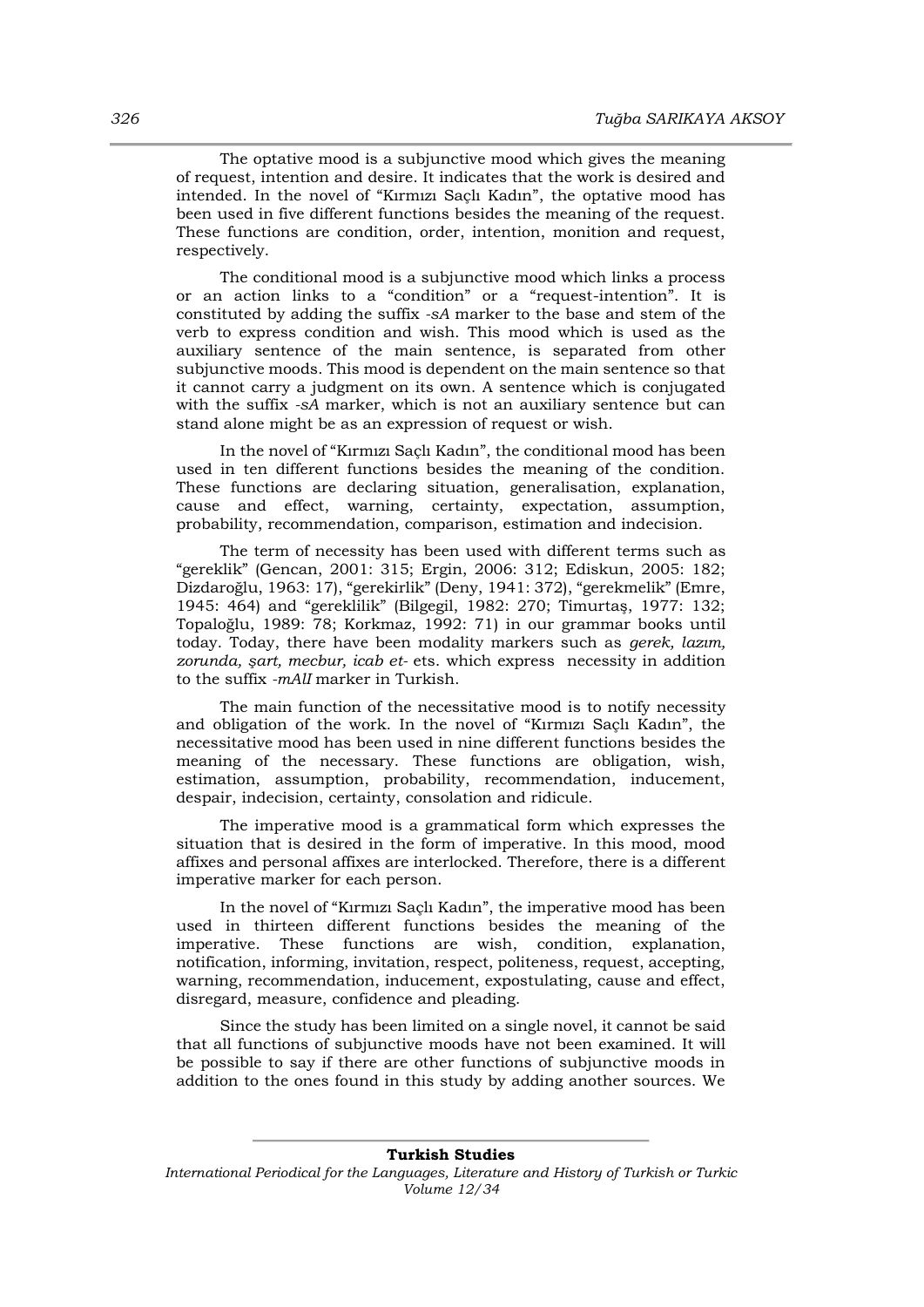can say that the selected source is sufficient to express our goal not to exceed the aims of this study.

**Keywords:** mood, modality, subjunctive moods, "Kırmızı Saçlı Kadın".

#### **Giriş**

Kip ve kiplik konusu bugün hem dilbilimcilerin hem de felsefecilerin ilgisini çeken bir konudur. Kip (mood) biçimbilimle, kiplik (modality) ise anlambilimle ilgili kavramlardır. Bugüne kadar, kip kategorisi üzerine gramer kitapları ve çeşitli çalışmalarda birçok görüş öne sürülmüştür. Kip kategorisi, fiilin diğer kategorileri zaman ve görünüş ile bağlantılı olduğundan, gramerlerde ve çeşitli araştırmalarda zaman zaman farklı yorumlanmıştır.

Araştırmacılar geleneksel dilbilgisi kitaplarında *kip* terimini *haber kipleri* ve *tasarlama kipleri* olarak iki bölümde incelerler. Bu çalışmalarda kip, genellikle *zaman* terimine karşılık olarak kullanılır. Haber ve tasarlama kipleri oluş ve kılış fiillerinin zamanını göstermesinin yanında meydana gelen olayların ve durumların nasıl yapıldığını da anlatan işaretleyicileri de ifade etmektedir. Cümlede fiilin ne zaman ortaya çıktığını veya çıkacağını gösteren ve konuşurun tutumunu yansıtan belli dilbilgisi yapıları vardır. İletişim sürecinde konuşurun aktardığı fiile dair sözü edilen bilgileri veren dilbilgisi kategorisi *kip* olarak adlandırılmaktadır (Hirik, 2010: 6; Hirik, 2015: 1365).

Kiplik, konuşucunun cümledeki oluş veya kılış fiilinin gerçek olup olmaması durumunda nasıl bir tutum takındığını, bu durum için görüşünün, bakış açısının, değerlendirmesinin ne olduğunu gösteren bir anlam bilimi kategorisidir. Kiplik, dilde fiil çekimleri, kiplik kelimeleri, edatlar, vurgu, söylem gibi değişik şekiller aracılığıyla ortaya çıkabilmektedir (Aslan Demir, 2008: 17).

Kiplerin *-sA, -mAlI, -A* vb. eklerle sınırlanması cümlenin sadece yapısal olarak incelenmesini sağlayarak dili sınırlandırmaktadır. Dil belirli kalıplara sığdırılamayacak kadar kuralsız ve özgündür. Kipleri belirleyen ekler kimi zaman sözsüz iletişimin kimi zaman da bağlamın ortaya çıktığı koşullar nedeniyle birkaç işlevi birden yüklenmektedir.

Toplumlar, toplumsal hayattaki güçlerini pekiştirmek için tarih boyunca dillerini zenginleştirme çabasında olmuşlardır. Bu amaçla kimi zaman yeni kelimeler türetmiş kimi zaman da kullanılmakta olanların anlam alanlarını genişletmek, daraltmak ve kaydırmak yoluna gitmişlerdir. Cümle içerisinde kelimelerin dizilişi ele alınan yapıların birden fazla işleve sahip olacak şekilde kullanılmasını sağlamıştır (Acarlar, 1969: 250-254).

Cümlede dil birimleri tek başlarına kullanılamazlar. Mutlaka diğer dil birimleriyle etkileşim halindedirler. Her bir dil birimi, bir diğerinin bildirdiği bilgiyi desteklemek üzere vardır (Üstünova, 2004: 683). Cümlede anlamın belirlenmesinde sadece dil birliklerinin değil dil dışı unsurlarının da etkisi göz önünde bulundurulmalıdır. Konuşmaya etki eden vurgu, tonlama gibi dil dışı unsurların ifadeye derin anlamlar yükleyeceği bilinmekle beraber incelediğimiz "Kırmızı Saçlı Kadın" romanında hem noktalama işaretleriyle anlayabileceğimiz hem de bağlam çerçevesinde ruh durumlarını yansıtan ifadelerin kiplik kavramıyla karşılanabileceği düşünülmektedir. Tasarlama kiplerinin işlevleri olarak belirtilen her bir ifade aslında birer kipliktir.

Türkiyede tasarlama kipleri üzerine sınırlı sayıda çalışma yapılmıştır. Bunların bazıları tek bir kipin ve kipliğin ele alınıp türlü bakımlardan incelendiği çalışmalardır. Yapılan çalışmaların çoğunda metinlerdeki yapısal unsurlar üzerinde durulmuştur. Ancak son zamanlarda yapılan tez ve kitap çalışmalarında kiplerin işlevsel açıdan da incelenmesine ağırlık verildiği görülmektedir.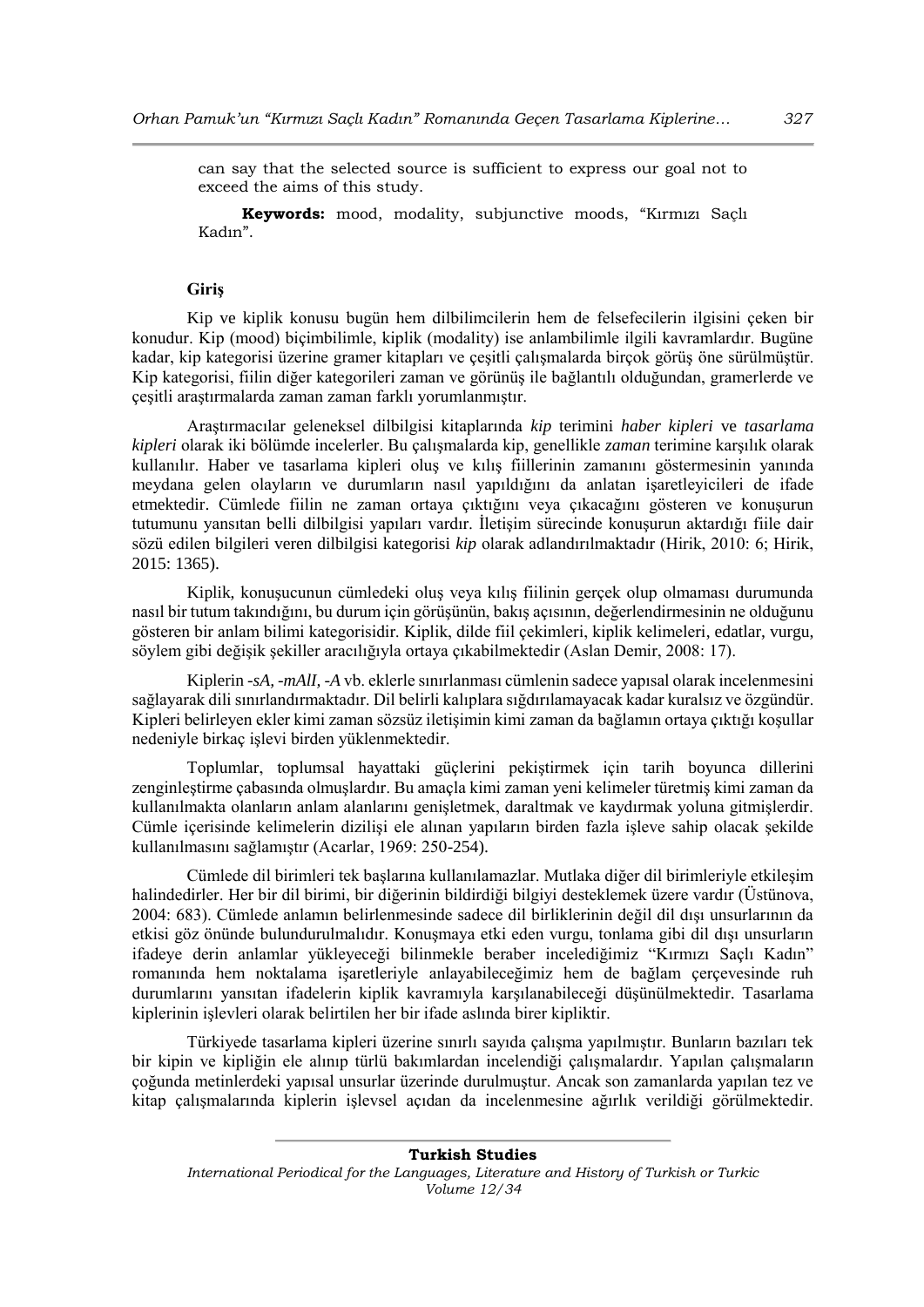Tasarlama kipleri Eski Türkçe hakkında bilgi veren kaynaklarda sadece yapı bakımından ele alınmış, herhangi bir işlev çalışması yapılmamıştır (Eraslan, 2012; Tekin, 2003; Ercilasun, 2004; Erdal, 2004). *-sAr* morfeminin incelendiği çalışmalarda bu morfemin bağlı bulunduğu cümlelere karşılaştırma, müsaade (zıtlık), olasılık anlamlarının kattığı belirtilmiştir (Tekin, 2002: 107-108; Yaylagül, 2002: 458-478; Hirik, 2010: 6). İsteme kipliğinin semantik-pragmatik bir incelemesi Sema Aslan Demir tarafından doktora tezi olarak sunulmuş ve ardından kitap olarak basılmıştır (Aslan Demir, 2008). Kırgız Türkçesinde bilgi kipliği üzerine Filiz Kılıç tarafından doktora tezi (Kılıç, 2004), Başkurt Türkçesinde kip üzerine Habibe Yazıcı Ersoy tarafından doktora tezi yapılmış ve kitap olarak basılmıştır (Yazıcı Ersoy, 2014). Emir ve istek kiplerinin işlevsel olarak incelendiği yüksek lisans çalışmaları yapılmıştır (Uçar, 2014; Tuğuz, 2013; Sarıçiyil, 2008). Tasarlama kiplerinin yapı ve işlev bakımından Eski Uygur Türkçesi metinleri üzerinden incelendiği yüksek lisans çalışması yapılmıştır (Benli, 2013). Ayrıca Türkiye Türkçesi ve diğer Türk lehçelerinde tasarlama kipleri ve kiplikleri üzerine yapılmış çeşitli makaleler de bulunmaktadır (Öz Özcan, 2004: 2253-2261; Kılıç, 2005: 68-113; Aydın, 2007: 151-163; Mehmet, 2007: 80-90; Öz Özcan, 2008: 447-458; Kerimoğlu, 2010: 434-478; Yazıcı Ersoy, 2013: 497-513).

"Kırmızı Saçlı Kadın" romanı Orhan Pamuk'un son romanıdır. Pamuk, eserini Batılı bir dille, postmodern bir üslupla dile getirir. Eserde 1980'lerin ortasında Mahmut Usta ve çırağı Cem (asıl kahraman)'in geleneksel araçlarla kuyu kazarak bir arazida su aradıkları zamanlarda, kasabanın uzağındaki bir çadırda her gece bir tiyatrocu kadını dinlemeye giderek ondan eski masal ve hikâyeleri tekrar tekrar dinlediklerini, asıl kahraman Cem'in bu masal ve hikayeleri anlatan Kırmızı Saçlı Kadın'a âşık olması ve onunla yaşadığı maceranın onun hayatını rezil ettiğini, baba-oğul, otoriterlik ve birey olma gibi konuları işlediğini görüyoruz. Çalışmanın son dönem modern yazarlarından postmodern tarzda yazılmış bir roman olması, bu alanda postmodern roman üzerinden konunun çalışılmamış olması bizi Orhan Pamuk'un "Kırmızı Saçlı Kadın" romanında geçen istek, şart, gereklilik ve emir kipi başlıklarından oluşan tasarlama kiplerinin işlevsel olarak incelenmesine yöneltmiştir.

## **1. Tasarlama Kipleri**

## **1.1. İstek Kipi**

İstek kipi, fiile istek, niyet ve arzu anlamları veren bir tasarlama kipidir, yapılan işin istendiğini veya o işe niyet edildiğini gösterir. Birinci şahıs emir ekleri hem emir hem de istek eki görevindedir ve çekimde -(y)-AyIm ve -(y)-A-m ekleri istek ekleri ile birlikte verilmiştir (Korkmaz, 2003: 648-652). İstek kipleri konuşan kimsenin kılış ve oluş hakkındaki açık eğilimini gösterirler (Banguoğlu, 2011: 469).

İstek kipi, henüz gerçekleşmemiş, gerçekleşmesi istek olarak düşünülen oluş, durum veya kılışı bildiren tasarlama kipidir. Bu kip, belirsiz bir gelecek zamana gönderme yapmakla birlikte *yapaymış, yapsaymış, yapaydı* gibi çekimlerde geçmiş zaman düzleminde gerçekleşmemiş ancak konuşma anında ifade edilen isteği de bildirebilir (Balcı, 2014: 51).

## **1.1.1. İşlevleri**

İncelediğimiz "Kırmızı Saçlı Kadın" romanında istek kipi "istek" anlamının dışında beş farklı işlevde kullanılmıştır. İstek anlamının dışında şart, emir, niyet, tembih ve rica anlamlarına gelen kullanımlar istek kipinin farklı işlevleridir.

## **1.1.1.1. İstek İşlevi**

*"Akşam yemeğinden sonra ben ortalığı toplarken 'kasabaya gidelim, çivi alalım' derdi Mahmut Usta. Ya da bazan 'sigaram bitmiş' derdi."* (31)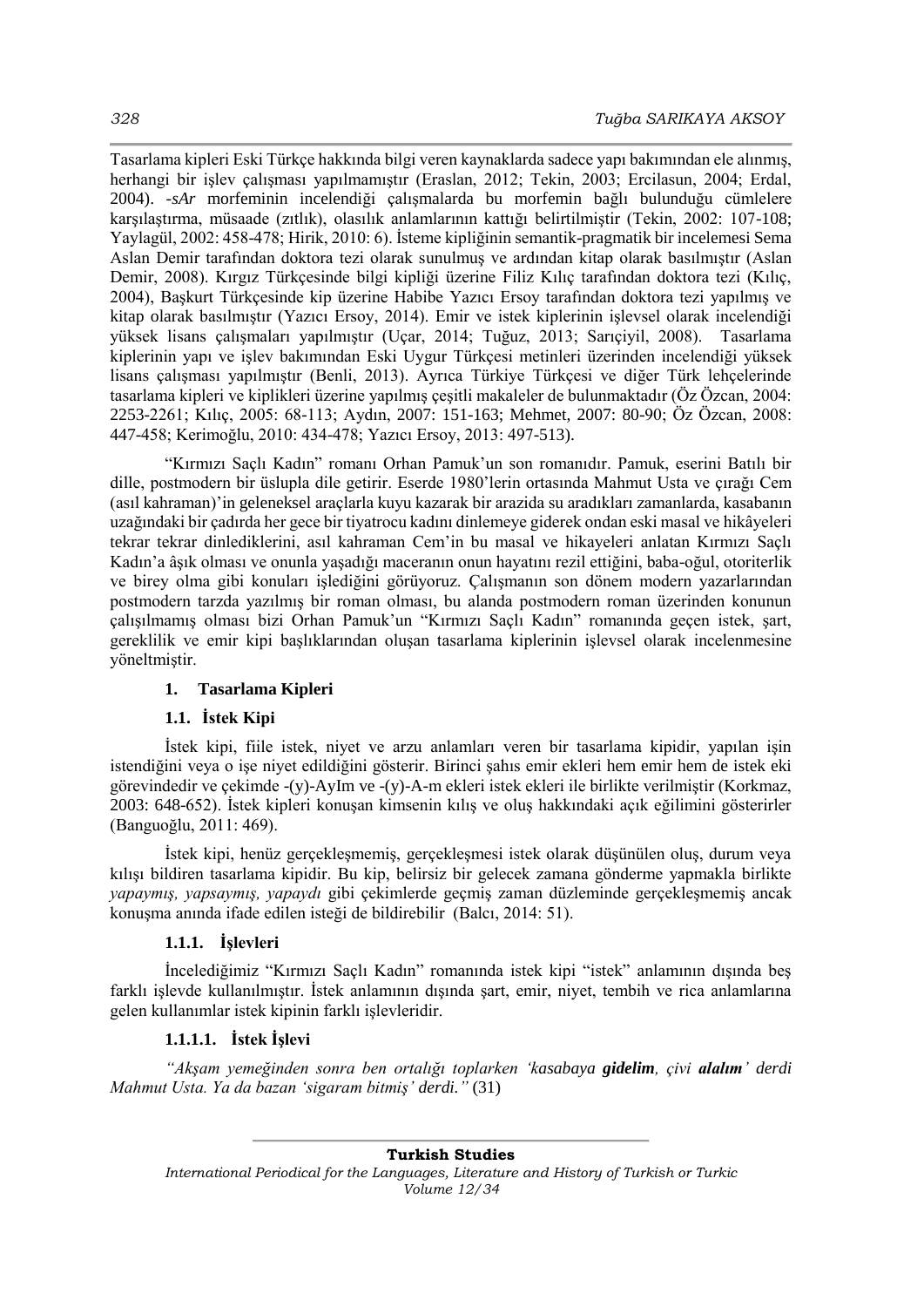*"'Kasabaya gitmeyelim' dedi Mahmut Usta yemek biterken."* (36)

*"Nerede kaldın?" "Anneme telefon edeyim, dedim." "Çok mu özledin ananı?" "Evet, özledim."* (42)

*"İkinizden biri insin aşağı, ben burada kalayım. Hanginiz inecek?"* (44)

## **1.1.1.2. Şart İşlevi**

*"Çadırın kenarında oturup sohbet ederken sık sık kayan yıldızları görür, konuşurduk. Cenab-ı Allah yaz gecelerini yıldızlı yapmıştı ki, ne kadar çok insan, ne kadar çok hayat olduğunu hatırlayalım."* (33)

*"Sen de baban gibi rakı seviyorsan onun şişesinden bir kadeh vereyim."* (71)

*"Kusura bakma, rakıdan hatırlayamadım. Madem sen hatırlıyorsun, söyle de dönelim yemeğe."* (168)

#### **1.1.1.3. Emir İşlevi**

*"'Hadi geç kalıyoruz, gidelim' dedi baba sandığım adam."* (53)

## **1.1.1.4. Niyet İşlevi**

*"'Çocuk çalışıp para kazanmak istiyorsa kırma şevkini' dedi eniştem. 'Ben bir sorup öğreneyim kimdir bu kuyucu ustası.'"* (14)

*"Bazan marangoz kapalı olur, ustam 'Gel şurda sana bir çay ısmarlayayım' der, meydana açılan sokaktaki Rumeli Kahvehanesi'nin iki kanatlı kapısının önündeki boş masalardan birine otururduk."* (40)

*"'Seni de evine bırakalım' diyerek Ali'yi kamyonette yanlarına alınca, bir anda biz ustamla yalnız kaldık."* (58)

*"Davaya gireyim, lafı uzatmadan ilk celsede, biz de kan testi isteyelim. Bir de gizlilik kararı aldırayım ki basın Sührab'ın patronu diye rezil haberler yapıp bizi üzmesin."* (145)

### **1.1.1.5. Tembih İşlevi**

*"Usta toprağı kazıyor, ben bazan kazma vuruyor bazan da çıkan toprağı kürekle Ali'nin el arabasına koyuyordum ve ikimiz ustanın hızına ancak yetişiyorduk. 'Arabayı çok doldurma da, hızla boşaltıp hızla geri getireyim, daha iyi' derdi Ali, bazan soluk soluğa."* (19-20)

### **1.1.1.6. Rica İşlevi**

*"Ama artık kuyuyu paydos edelim, ne olur. Ver elini öpeyim*." (81)

#### **1.2. Şart Kipi**

Bir gramer terimi olarak "sart sigası", "temenni sigası", "dilek şart kipi", "dilek koşul kipi" gibi isimlerle adlandırılan dilek şart kipi, bir oluşu bir kılışı "şart"a veya "dilek-istek ve niyet"e bağlayan tasarlama kipidir. Bir şartın veya temenninin ifade edilmesi *-sA* ekinin fiil kök ve gövdelerine getirilmesiyle gerçekleşir. Ana cümlenin yardımcı cümlesi olarak kullanılan bu kip, diğer tasarlama kiplerinden ayrılmaktadır. Bu kip kendi başına bir yargı taşıyamayacağı için ana cümleye bağımlı durumdadır. Yardımcı cümle içerisinde olmayıp kendi başına müstakil olarak kullanılabilen *-sA* eki ile çekimlenmiş bir cümle, bir dilek veya isteğin ifadesi olarak karşımıza çıkabilir.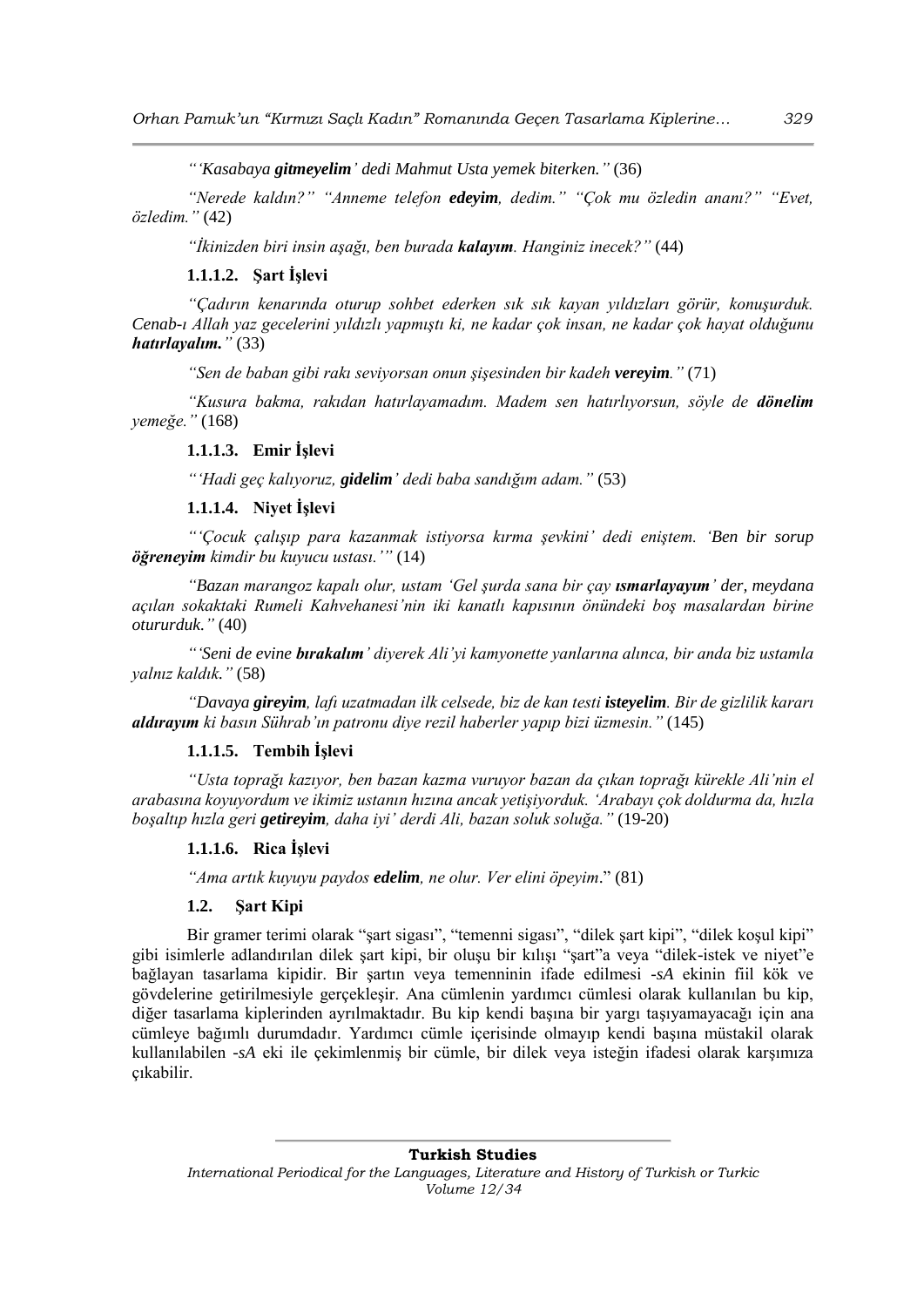#### **1.2.1. İşlevleri**

İncelediğimiz "Kırmızı Saçlı Kadın" romanında şart kipi "şart" anlamının dışında on farklı işlevde kullanılmıştır. Şart anlamının dışında durum bildirme, genelleme, açıklama, sebep-sonuç, uyarı, ikaz, kesinlik, beklenti, varsayım, ihtimal, tavsiye, karşılaştırma, tahmin ve kararsızlık anlamlarına gelen kullanımlar şart kipinin farklı işlevleridir.

#### **1.2.1.1. Şart İşlevi**

*"Babam beni azarlasa, ona hak verir, utanır, olayı unuturdum. Mahmut Usta azarlayınca nedense bu daha derine işliyor, hem ona itaat edip dediğini yapıyordum hem de ona öfkeleniyordum."* (27)

### **1.2.1.2. Durum Bildirme, Genelleme, Açıklama İşlevi**

*"Mahmut Usta aşağıda kovayı toprakla doldurunca, çoğu zaman başını yukarı bile kaldırmadan 'Çeek!' diye bağırırdı. Yukarıda ikimiz de hazır bekliyorsak Ali ile hemen çıkrığın kollarına sarılır toprak yüklü ağır kovayı havalandırırdık."* (25)

*"Zamanında bu hikâyeleri rahmetli Mahmut Usta'dan dinlediğimi söylesem de bana inanmaz ama gene de dinlerdi."* (193)

## **1.2.1.3. Sebep-Sonuç İşlevi**

*"Yazın ilk yarısında eniştemin bana göstereceği işte çalışır para biriktirirsem, Temmuz'dan sonra hem Beşiktaş'taki Deniz Kitabevi'nde tezgâhtarlık edebilir hem de dershaneye gidip gelecek seneki üniversite giriş sınavına hazırlanabilirdim."* (12)

"Öğle üstü, Mahmut Usta yukarı aldırdı kendini. 'Ben yukarıda birinizle çıkrığı çevirirsem, *aşağısını daha çabuk boşaltırız' dedi."* (44)

#### **1.2.1.4. Uyarı, İkaz İşlevi**

*"Mahmut Usta da çok anlattığı için benim cevabı bildiğimi bilirdi ama gene de 'Benim ustam babamdı' derdi, bir öğretmen tavrıyla. 'Sen de iyi bir çırak olacaksan, bana oğul gibi olacaksın.'"* (34)

*"Bazı kuyucu ustaları 'Oraya kuyu vurmamı istersen, metresine şu kadar daha fazla alırım' diyerek su bulamama tehlikesine karşı kendilerini güvenceye alırdı."* (45)

*"'Toz çıkarmadan, ağır çalış' dedi ona Mahmut Usta. 'Hızlı gidersen toz içinde boğulur, yukarıda ışığı bile göremezsin.'"* (54)

#### **1.2.1.5. Kesinlik İşlevi**

*"'Eğer vebadan kurtulmak istiyorsanız' demiş Tanrılar, 'bundan önceki kralı öldüren katili bulun ve onu şehirden atın. O gün veba bitecektir!'"* (39)

*"Kuyucu su bulunması zor bir yerde kuyu kazarsa, sonraki ödülü tehlikeye atacağı için, yer seçerken dikkatli olacaktı. Ya da arazi sahibi 'Burayı kaz' diye susuz bir köşede ısrar ederse, kuyucu metre başına parasını gene alacaktı."* (45)

#### **1.2.1.6. Beklenti İşlevi**

*"Onun her dediğini fazlasıyla yapma isteği aslında hoşuma giden bir duygu değildi. Ama öyle yaparsam kuyu kazarken hayatımın daha kolaylaşacağına ve suyu daha çabuk bulacağımıza inanıyordum."* (44)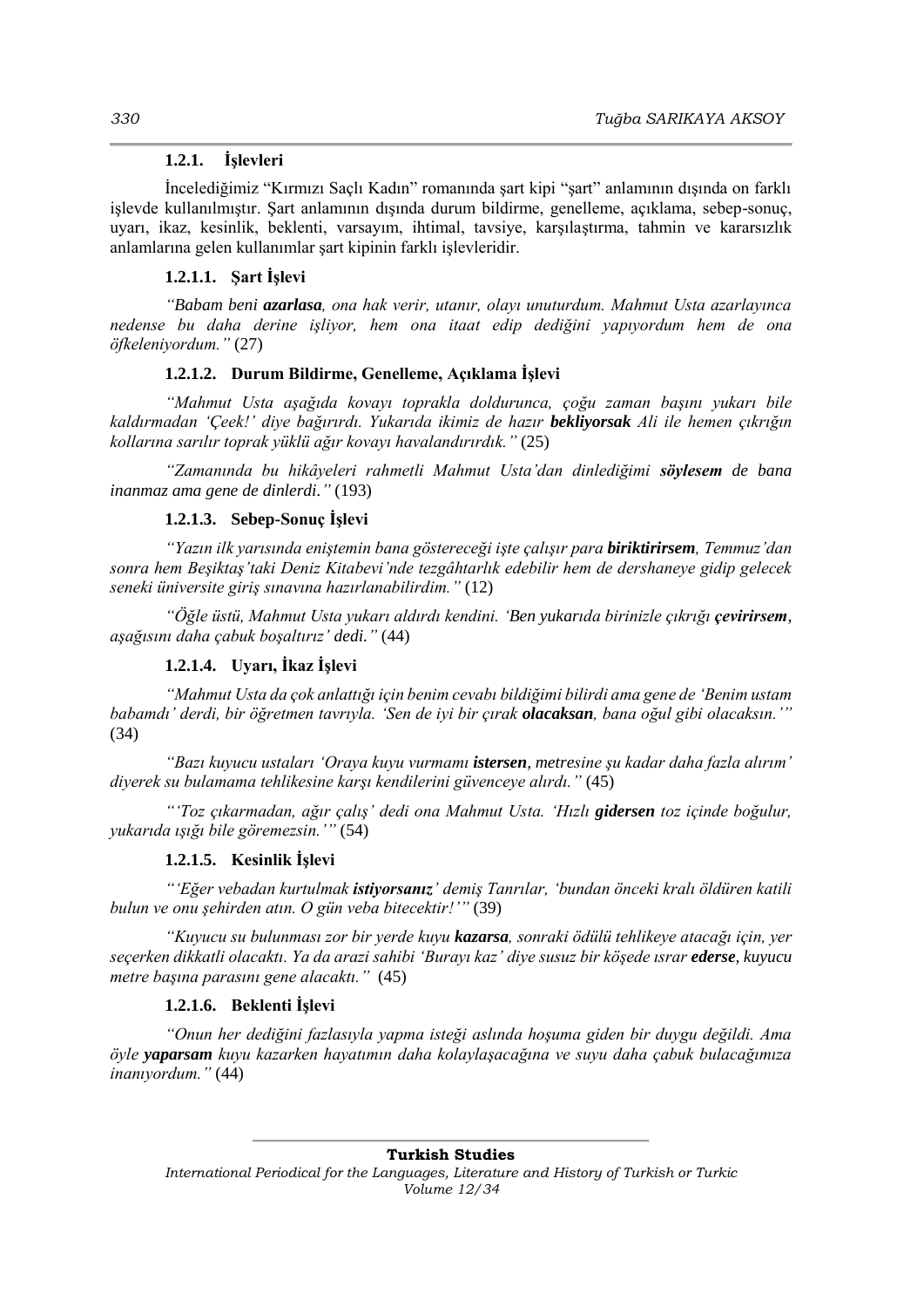## **1.2.1.7. Varsayım, İhtimal İşlevi**

*"Sabah o uçakta olsaydım Mahmut Usta'nın kuyusunu gözlerim arar, ama herhalde onu bulamazdım."* (113)

## **1.2.1.8. Tavsiye İşlevi**

*"'Çocuk çalışıp para kazanmak istiyorsa kırma şevkini' dedi eniştem.*" (14)

## **1.2.1.9. Karşılaştırma İşlevi**

*"Mahmut Usta hikâyeleriyle beni nasıl terbiye etmek istiyorsa, ben de hikâyemle onu rahatsız etmeliydim!"* (37)

### **1.2.1.10. Tahmin İşlevi**

*"Ya beni terbiye etmek, burnumu sürtmek için bir süreliğine kuyunun ağzında belirmezse?"*

(80)

## **1.2.1.11. Kararsızlık İşlevi**

*"Öğle paydosunda koşa koşa Öngören'e gidip bir görse miydim?"* (76)

## **1.3. Gereklilik Kipi**

Gereklilik, gramerlerimizde şimdiye kadar "gereklik" (Gencan, 2001: 315; Ergin, 2006: 312; Ediskun, 2005: 182; Dizdaroğlu, 1963: 17), "gerekirlik" (Deny, 1941: 372), "gerekmelik" (Emre, 1945: 464) ve "gereklilik" (Bilgegil, 1982: 270; Timurtaş, 1977: 132; Topaloğlu, 1989: 78; Korkmaz, 1992: 71) gibi birbirinden farklı terimlerle karşılanmıştır. Türkçede yapılması istenen veya yapılması tasarlanan bir eylemin gerekliliğini gösteren yapılar gereklilik ifade eder. Bugün Türkçede *-mAlI* eki ile gösterilen kip, Eski Anadolu Türkçesinin son dönemlerinde kullanılmaya başlanmış ve Osmanlı Türkçesi döneminde bir kip olma özelliği kazanmıştır.

Bugün Türkiye Türkçesinde *-mAlI* ekinin yanı sıra gereklilik ifade eden *gerek, lazım, zorunda, şart, mecbur, icab et-* vb. kiplik işaretleyiciler de bulunmaktadır.

#### **1.3.1. İşlevleri**

Gereklilik kipinin temel işlevi, yapılması planlanan bir işin gerekli, zorunlu olduğunu göstermektir. Ancak, bu gereklilik emir ifade eden gerekliliğin yanında konuşucunun yapmayı tasarladığı işlere bağlı, içsel bir gereklilik ifadesini de karşılamaktadır. Bu durumdan, eğer gereklilik yerine getirilmezse bir sakınca doğacağı anlamı da çıkabilir.

Diğer tasarlama kipleri gibi, gereklilik kipi de dildeki ve cümledeki kullanılış biçimlerine bağlı olarak işlev kayması yoluyla bazı farklı işlevler kazanmıştır. İncelediğimiz "Kırmızı Saçlı Kadın" romanında gereklilik kipi "gereklilik" anlamı dışında dokuz farklı işlevde kullanılmıştır. Zorunluluk, istek, tahmin, varsayım, ihtimal, tavsiye, yönlendirme, çaresizlik, kararsızlık, kesinlik, teselli ve alay anlamları gereklilik kipinin ifade ettiği diğer işlevleridir.

#### **1.3.1.1. Gereklilik İşlevi**

*"Önce Ali bizi kasabadaki marangoza götürdü. İki metreden sonra artık toprağı kuyunun dışına kürekle atmamız mümkün olmadığı için bütün kuyularda olduğu gibi bir çıkrık kurmamız gerekiyordu."* (21)

*"Hikâyemi yıllar sonra okuyan meraklılara şu bilgiyi vermeliyim: …"* (69)

*"Şehirde belki de bu yüzden veba çıkmıştı ve beladan kurtulabilmeleri için eski kralı kim öldürdü, onu bulmaları gerekiyordu."* (95)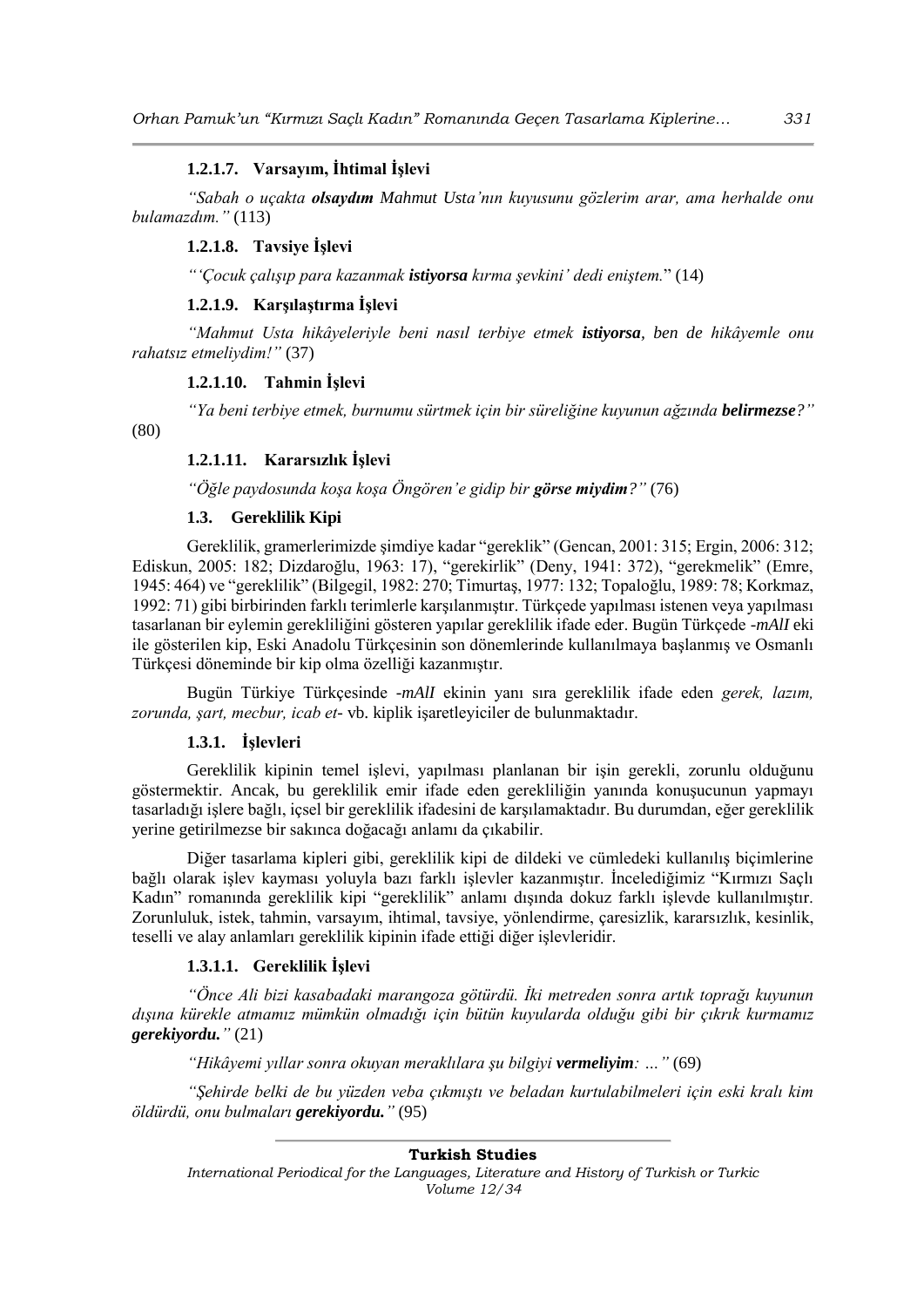*"Eski masallar, uğursuzluk, hatıralar gibi bahaneler icat edeceğime Sührab'ın büyümesini düşünmeliydim."* (133)

#### **1.3.1.2. Zorunluluk İşlevi**

*"Ama annem kitapçının verdiği paradan memnun değildi. Tezgâhtarlıktan kazandığım para hiç olmazsa üniversiteye giriş dershanesine vereceğimi karşılamalıydı. Babamın kaybolmasından sonra annemle çok iyi arkadaş olmuştuk. Yazar olma kararımı ise şakaymış gibi gülerek karşılıyordu. Önce iyi bir üniversiteye girmeliydim."* (12)

*"Aklımda en çok Mahmut Usta yüzüme bakıp 'Evet, Yusuf güzel ve çok akıllıydı, ama bir babanın oğulları arasında ayrım yapmaması gerekirdi' demesi kalmış.' 'Bir baba adil olmalıdır' diye de eklemişti sonra, 'adil olmayan baba evladını kör eder.'"* (35)

*"'Kaya çok sert ama merak etme, ben onu yola getireceğim' dedi ilk akşam. 'Çırak ustasına güvenmeyi öğrenmeli!' dedi ikinci akşam benim sabırsızlandığımı görünce."* (40)

*"Şimdi, yıllar sonra, onun adını okurdan bile kıskançlıkla saklamak istiyorum. Ama hikâyenin hepsini dürüstlükle anlatmalıyım."* (67)

*"Para kazanmamız gerek… dedi gözlerimin içine dimdik bakarken."* (70)

### **1.3.1.3. İstek İşlevi**

*"Sarılıp onu kucaklamalı, onu gerçek bir baba gibi öpmeliydim. Ama hayal kırıklığı ve pişmanlığa kapılarak yanlış bir şey söyledim."* (171)

*"Sabretmeli, devrim yapmaları için erkekleri desteklemeliydim. Ama Türk solcu erkekleri ile kadınları arasındaki eşitsizlik konusuna gireceğimi sanmayın sakın. Benim son monologlarım yalnızca öfkeli değil, aynı zamanda şiirsel ve zarif de olmalıdır."* (180)

#### **1.3.1.4. Tahmin İşlevi**

*"Ona yaklaşıp konuşmak istedim. Benden en azından on yaş büyük olmalıydı*." (53)

*"En fazla üç saat uyumuş olmalıydım ama iyice dinlenmiş gibiydim."* (76)

*"Kırmızı Saçlı Kadın Öngören'de bana yaşını doğru söylediyse şimdi altmış yaşında olmalıydı*." (130)

#### **1.3.1.5. Varsayım ve İhtimal İşlevi:**

*"Çocukluğumda, yazları Ihlamur Kasrı'nın arkasındaki boş araziye kurulan lunaparkın yanına bir yıl bunun gibi bir çadır tiyatrosu kurulmuştu ama tutunamayıp kapanmıştı. Bu tiyatro da onun gibi bir şey olmalıydı*." (37)

*"Bizim kuyudaki nikelden demirden kayaların her biri gökten kayıp buraya düşen birer kuyrukluyıldız olmalı."* (56)

*"Saatlerdir hiçbir şey yememiştim ama çörekler ve dönerli sandviçlere aklım takılmıyordu bile. Katil olmak böyle bir duygu olmalı, dedim kendi kendime*." (90)

#### **1.3.1.6. Tavsiye ve Yönlendirme İşlevi**

*"Ama hikâyeye en başından babasının kuyu kazmaya gitmesinden başlamalıydı. Demek ki ben, her şeyi öğrenip ona anlatmalıydım. … Yalnız bundan sonraki sayfalar değil, bütün bu kitap bir cinayet soruşturması gibi hukuki ayrıntı ve kanıtlara dikkat edilerek okunmalı*." (188)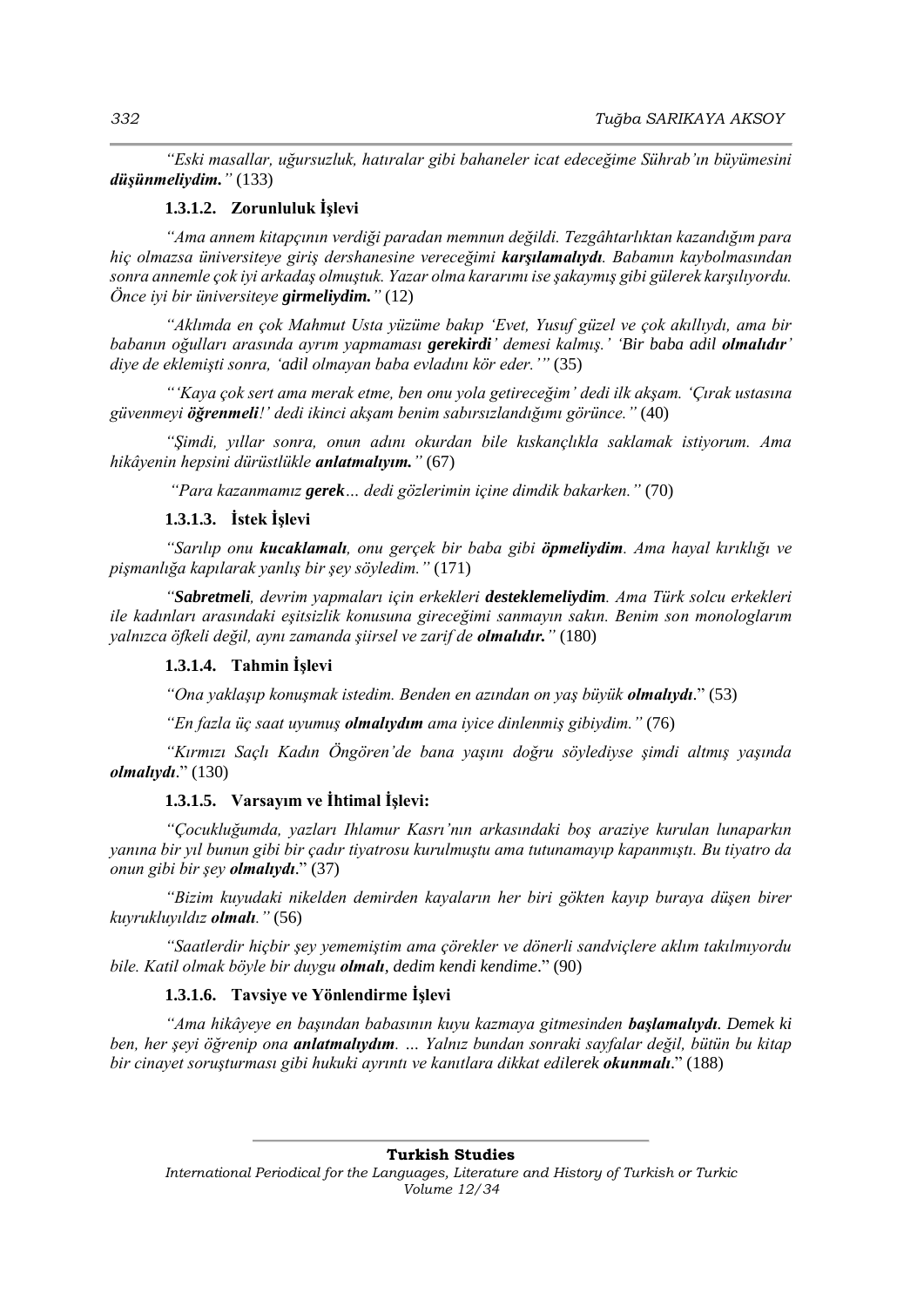*"O kitabı yalnızca hâkime kendini savunmak için değil, ibretlik bir hikâye olduğu için de yazmalıydı."* (194)

*"Tabii romanına nasıl başlayacağını sen daha iyi bilirsin ama kitabın, benim son sahnedeki monologlarım gibi hem içten hem de masal gibi olmalı. Hem yaşanmış bir hikâye gibi sahici, hem de bir efsane gibi tanıdık olmalı.*" (195)

#### **1.3.1.7. Çaresizlik ve Kararsızlık İşlevi**

*"Belki de Mahmut Usta'nın öldüğüne ve suçumun geri dönüşsüz olduğuna karar vermiştim. 'Allahım bana acı!' diye yalvardım. Ne yapmalıydım?"* (84)

*"'Enver'in ne yapacağı hiç belli olmaz.' Bunu oğlumun gözü pek olduğu anlamına alıp gururlanmalı mıydım?"* (161)

#### **1.3.1.8. Kesinlik İşlevi**

*"… bir yıldız kayınca, Mahmut Usta bazan gerçekten birinin ölümüne tanık olmuş gibi dertlenir, dua okur, benim oralı olmadığımı görünce içerler, hemen yeni bir hikaye anlatırdı. Bana kızmasın diye anlattığı her şeye inanmalı mıydım?"* (33)

*"Ama yanlış anlamamalıydım, Hayri Bey çok iyi bir insandı; kuyudan su çıkınca mutlaka eski beyler gibi bizi hediyelere boğacak, hakkımızı verecekti!"* (61)

#### **1.3.1.9. Teselli İşlevi**

*"Avukat Necati Bey'e göre, oğlumun beni görmek istememesi aslında iyiye yorulmalıydı."*

(146)

## **1.3.1.10. Alay İşlevi**

*"'Sizinle nasıl konuşmalıydım babacığım?' dedi alaycı bir havayla. 'İtaatkâr bir oğul olursam, Avrupai bir birey olamam. Avrupai bir birey olursam da bu sefer itaatkâr bir oğul olamam. Yardım edin bana.'"* (169)

#### **1.4. Emir Kipi**

Emir kipi, fiilin yapılmasını güçlü bir dilek veya emir biçiminde ifade eden bir gramer kalıbıdır. Emir kipinde kip ekleri diğer kiplerde olduğu gibi düzenli bir şekilde kullanılmaz, kip ekleri ve şahıs ekleri birbirine karışmıştır. Fiilin kök veya gövdesine eklenen kip ekleri aynı zamanda şahsı da ifade ettiğinde, kipe bir daha şahıs ekleri getirilmez. Bu durumda her şahıs için ayrı bir emir eki ortaya çıkar. Yalnız üçüncü şahıs çokluk çekimi, üçüncü şahıs teklik çekimindeki kip ekine, bir *-lAr* çokluk ekinin getirilmesiyle karşılanır (Korkmaz, 2003: 665-666).

Emir kipinin teklik ve çokluk birinci şahıs çekimleri için (*geleyim, gelelim*) bugün gramer kitaplarında farklı görüşler bulunmaktır. Muharrem Ergin, Zeynep Korkmaz, A. Bican Ercilasun dışındaki araştırmacılar, genellikle emir kipinin birinci şahsının varlığını kabul etmiyorlar. Tahsin Banguoğlu emir kipinin teklik ve çokluk ikinci ve üçüncü şahıslardan ibaret olduğunu söylemektedir (Banguoğlu, 2011: 473). G. Nemeth, Hikmet Dizdaroğlu, İbrahim Necmi Dilmen, Vecihe Hatipoğlu, Haydar Ediskun, M. Kaya Bilgegil, Tahsin Banguoğlu, T. Nejat Gencan, Ömer Demircan, Faruk Kadri Timurtaş, Ahmet Topaloğlu, Berke Vardar, Oya Adalı gibi araştırmacılarımız, insan kendi kendine emir veremeyeceği için, emir kipinin birinci teklik ve çokluk şahısları olmadığını ifade ederek teklik ve çokluk birinci şahıs emir yapılarının istek kipine girmesi gerektiği görüşünü savunurlar (Türkyılmaz, 1999: 15). Marcel Erdal, teklik birinci şahsın kendi kendine emredemeyeceğini düşündüğü için bu kipi "volitional forms" olarak adlandırmıştır (Erdal, 2004: 234). Talat Tekin de benzer bir görüşle bu kipi "gönüllülük kipi" başlığında emir teklik ve çokluk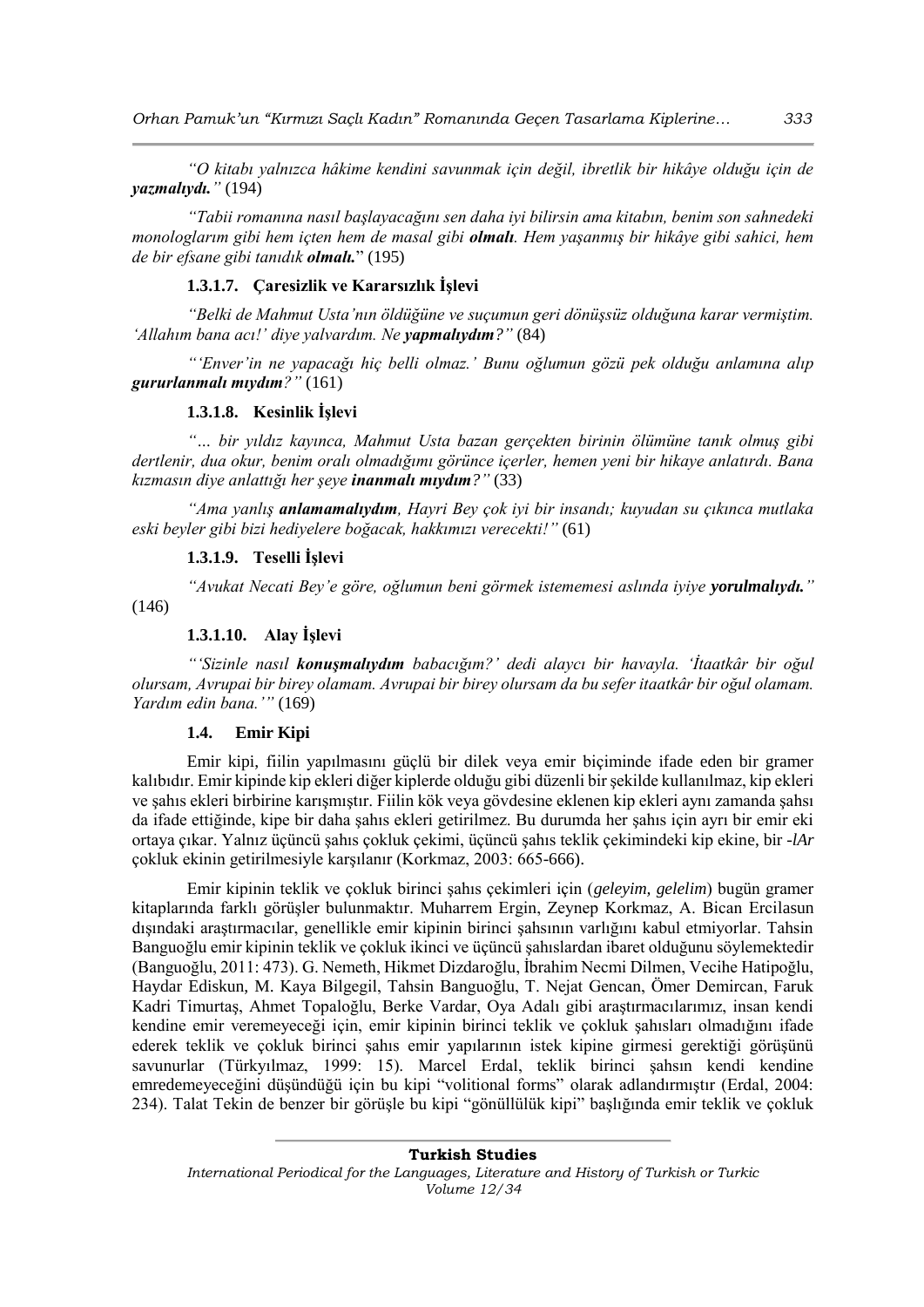birinci şahıslarını göstermiş olup "buyurma kipi" başlığında emir teklik ve çokluk ikinci ve üçüncü şahıslarını göstermiştir (Tekin, 2003: 181).

#### **1.4.1. İşlevleri**

Emir, eylemin işlenmesi veya işlenememesi ile ilgili konuşanın tutumunu yansıtan istek ifade eden bir kipliktir (Karademir, 2012: 2091). Emir kipi, emir ve istek fonksiyonlarının dışında farklı işlevlerde de kullanılmaktadır. İncelediğimiz "Kırmızı Saçlı Kadın" romanında emir kipi "emir" anlamının dışında on üç farklı işlevde kullanılmıştır. Emir anlamının dışında istek, şart, açıklama, haber verme, bilgilendirme, çağrı, saygı, incelik, rica, kabul etme, ikaz, tavsiye, yönlendirme, öğüt, akıl verme, sebep-sonuç, önemsememe, tedbir, güven duyma ve yalvarma, yakarma anlamlarına gelen kullanımlar emir kipinin farklı işlevleridir.

### **1.4.1.1. Emir İşlevi**

*"Üç gün önce Hazreti Allah bana İran'a git, Tebriz Şahı'nın sarayına gir ve oğlunuzun, sizin şehzadenizin canını al! diye emretmişti demiş Azrail."* (43)

*'"Cem, hemen geri dön!' 'Niye?' 'O çocuktan uzak dur. İzini kaybettir ona.'"* (163)

#### **1.4.1.2. İstek İşlevi**

*"Kırmızı Saçlı Kadın gözlerimin içine niyet ederek, kastederek, hala dikkatle bakıyordu. 'Ustanla gelin bir akşam bizim tiyatroya…' dedi*." (53)

*"'Tiyatroya sok beni' dedim. 'Bilet alıp gireyim.' 'Lokantaya gel.'"* (60)

#### **1.4.1.3. Şart İşlevi**

*"'On sekiz yaşından küçüklere de yasak. Bir tanıdığın varsa otur, yoksa kusura bakma.' 'O bizim tanıdığımız, bırak otursun! dedi Kırmızı Saçlı Kadın garsona.'"* (46-47)

*"Zaten dinlediğin hikâye başına geleceği için ona efsane dersin*." (181)

#### **1.4.1.4. Açıklama, Haber Verme, Bilgilendirme, Çağrı İşlevi**

*"Çekilmesi gereken ipler, çakılması gereken küçük kazıklar gecenin içinde kaybolmuş, karanlıkta her şey ruhumun içinde kördüğüm olmuştu. 'Oradan tut, buradan değil' diye Mahmut Usta sesleniyordu."* (15)

*"Mahmut Usta aşağıda kovayı toprakla doldurunca, çoğu zaman başını yukarı bile kaldırmadan 'Çeek!' diye bağırırdı."* (25)

## **1.4.1.5. Saygı, İncelik, Rica İşlevi**

*"Üç günde bir öğle vakti arazi sahibi Hayri Bey kamyonetiyle gelip işler yolunda mı diye sabırsızlıkla sorardı. Öğle arasındaysak, Mahmut Usta 'Buyur' diyerek onu da domates, ekmek, beyaz peynir, zeytin, üzüm ve Coca Cola'dan oluşan soframıza çağırırdı."* (25)

#### **1.4.1.6. Kabul Etme, Kabullenme İşlevi**

*"Kafam bu düşüncelerle aylakça meşgulken burnuma Mahmut Usta'nın yaktığı sigaranın hoş kokusu gelir, uzaktaki askeriyede akşam içtimasında 'Sağ ol!.. Sağ ol!..' diye bağıran erleri ve bir arının vızıltısını işiterek bu dünyaya tanıklık etmenin, yaşamanın ne tuhaf bir şey olduğunu aklımdan geçirirdim."* (28)

*"'Sen de itaat et ona, ne var!' dedi Kırmızı Saçlı Kadın tatlılıkla gülümseyerek, sana zorla çıraklık ettirmiyor ki…"* (68)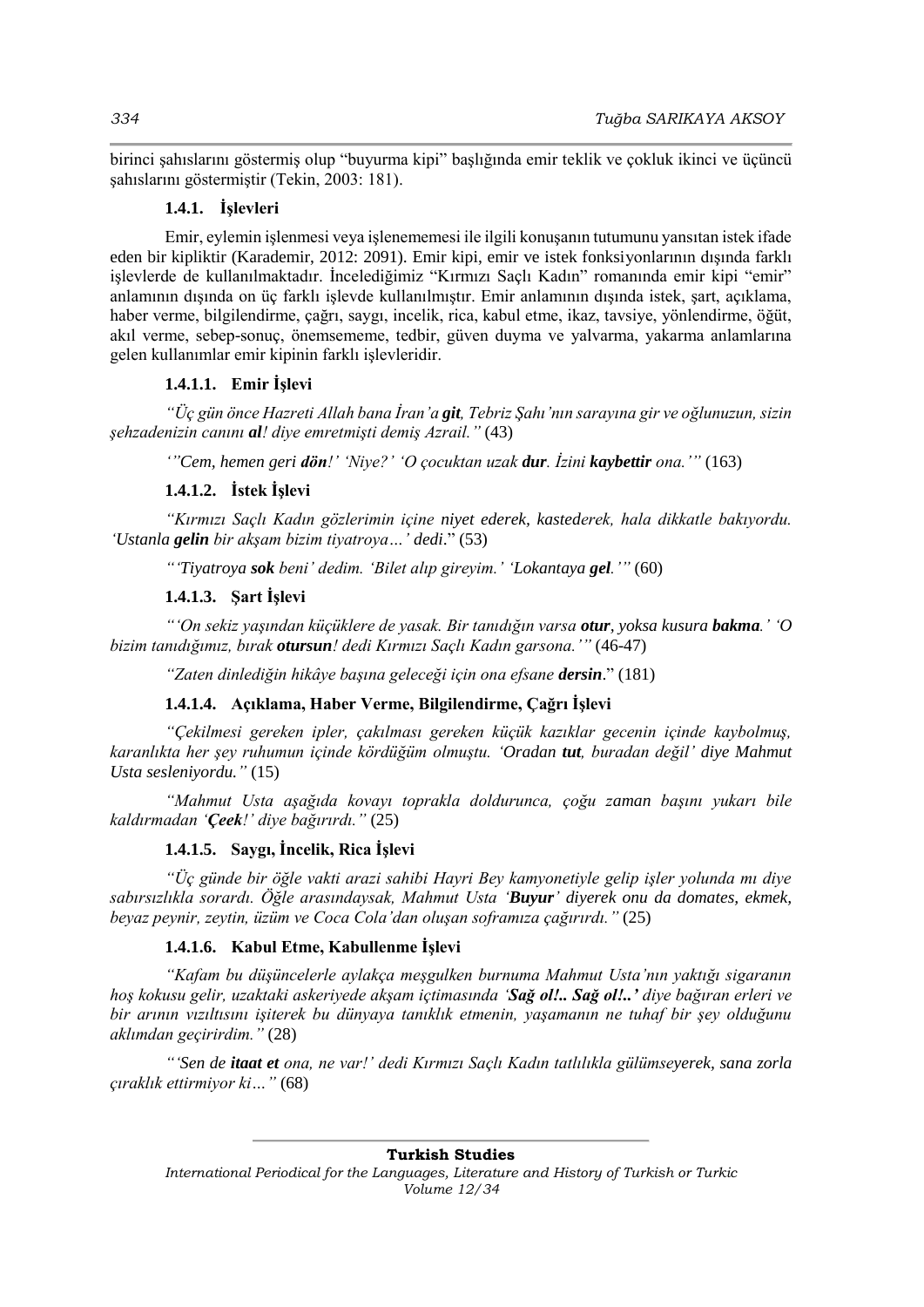## **1.4.1.7. İkaz ve Uyarı İşlevi**

*"Oysa Mahmut Usta benim başımdan aşağı su dökerken kocaman ve sert parmağının ucuyla, sırtımdaki, kolumdaki bir çürüğe yarı merak yarı şakayla dokunur, benim 'Ah!' diye inleyerek irkildiğimi görünce, hem güler hem de şefkatle 'Dikkat et' derdi."* (29)

## **1.4.1.8. Tavsiye ve Yönlendirme İşlevi**

*"Bir başka seferinde biri mantardan, biri de mermerden iki dağın birbirlerini tanımadan ve anlamadan nasıl karşılıklı binlerce yıl bakıştıklarını anlattıktan sonra, 'Kur'an-ı Kerim'de evlerinizi yüksek yere yapınız' diye bir ayet olduğunu söylemiştik."* (31)

### **1.4.1.9. Öğüt ve Akıl Verme İşlevi**

*"Hayaletimsi görüntüler içinde karşılıklı bakışan iki dağı ben de bir an fark ederdim. Ama bunun bir yanılsama olduğunu kendime bile söyleyemeden Mahmut Usta konuyu değiştirir, 'yarın arabayı ağzına kadar doldurmayın' diyerek öğüt verirdi bana."* (31)

## **1.4.1.10. Sebep-Sonuç İşlevi**

*"'Çırağına güvenemezsen kuyucu olamazsın' derdi sonra. Yukarıdaki çocuğun her şeyi doğru düzgün, vaktinde ve dikkatle yaptığına usta emin olacak ki, onu unutup kendini işine versin."* (34)

## **1.4.1.11. Önemsememe, Umursamama İşlevi**

*"'Geldiğimizde de vardı o reziller' dedi Mahmut Usta. 'Askerler için göbek atar, edepsizlik yaparlar. … Boş ver onları! Madem kasabaya indin, insanları gördün, bu akşam da sen anlat bir hikâye, küçük bey!'"* (37)

## **1.4.1.12. Tedbir Alma İşlevi**

*"Baba padişah telaşlanmış 'Sen kimseye söylemeden doğru İran'a, Tebriz Sarayı'na git, orada saklan' demiş oğluna."* (43)

#### **1.4.1.13. Güven Duyma İşlevi**

*"Ustana güven. Sen benim sözümü dinle ve gönlünü ferah tut. Ben orada suyu bulacağım."*  (47)

## **1.4.1.14. Yalvarma, Yakarma İşlevi**

*"Kapıda bütün gücüyle elbisemin eteğine ve koluma yapışır, sanki beni bir daha göremeyecekmiş gibi 'Anne, beni bırakma' diye yalvarır ve beni hiç bırakmazdı*." (193)

#### **Sonuç**

Çalışmada Orhan Pamuk'un "Kırmızı Saçlı Kadın" romanındaki istek, şart, gereklilik ve emir kiplerinden oluşan tasarlama kipleri işlevsel açıdan incelenmiştir. Bu işlevsel çalışma, Türkçenin anlam zenginliğinin sadece yapı unsurlarıyla kurulamayacağı düşüncesini bir kez daha kanıtlamıştır. Dilin, çok işlevsel olabilme özelliği, dilin kullanım sıklığını ve canlılığını göstermesi bakımından önemlidir. Romandaki tasarlama kiplerinin işlevsel açıdan incelenmesiyle dilin bu işlek yapısı ve ifade gücü gösterilmeye çalışılmıştır.

Romanda tasarlama kiplerinin kendi asıl işlevleri dışında farklı işlevlerinin de bulunduğu görülmüştür. İstek kipi istek anlamı dışında şart, emir, niyet, tembih, rica ve kararsızlık anlamlarında; şart kipi şart anlamı dışında durum bildirme, genelleme, açıklama, sebep-sonuç, uyarı, ikaz, kesinlik, beklenti, varsayım, ihtimal, tavsiye, karşılaştırma ve tahmin anlamlarında; gereklilik kipi gereklilik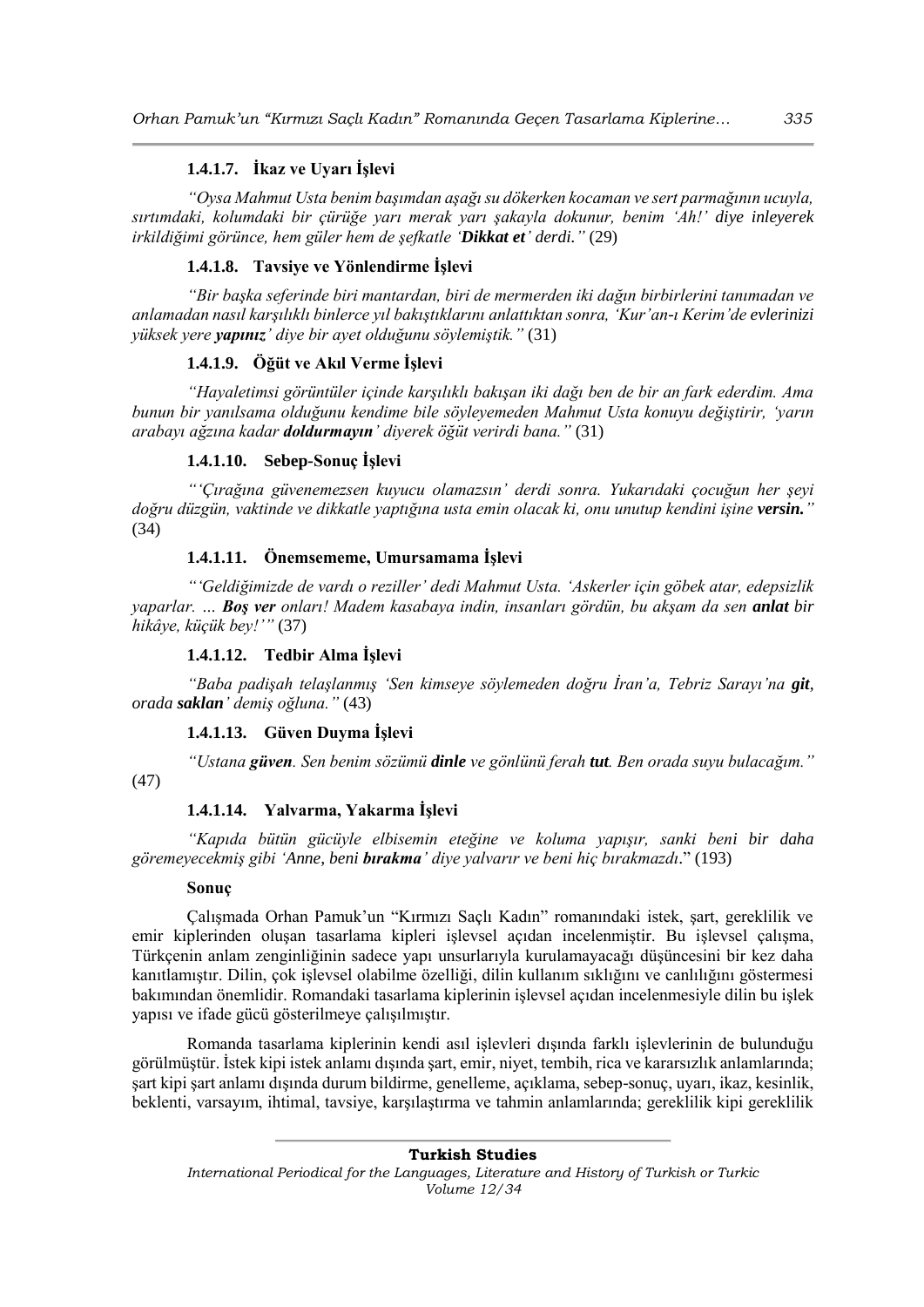anlamı dışında zorunluluk, istek, tahmin, varsayım, ihtimal, tavsiye, yönlendirme, çaresizlik, kararsızlık, kesinlik, teselli ve alay anlamlarında; emir kipi emir anlamı dışında istek, şart, açıklama, haber verme, bilgilendirme, çağrı, saygı, incelik, rica, kabul etme, ikaz, tavsiye, yönlendirme, öğüt, akıl verme, sebep-sonuç, önemsememe, tedbir, güven duyma ve yalvarma, yakarma anlamlarında kullanılmıştır.

Çalışma tek bir romanla sınırlı tutulduğu için ifade edilen tasarlama kiplerinin bütün işlevlerini ele aldığımız söylenemez. İncelenen kaynakların arttırılmasıyla tasarlama kiplerinin çalışmada belirtilen işlevlerinden daha başka işlevler de ifade ettiğini söylemek mümkün olacaktır. Çalışmanın sınırını aşmamak için seçilen kaynağın amacımızı ifade etmekte yeterli olduğunu söyleyebiliriz.

#### **KAYNAKÇA**

- Acarlar, K. (1969). Fiil Kiplerindeki Anlam Kaymalarının Nedenleri. *Türk Dili, C. XX, S. 231,* s. 250-254.
- Aslan Demir, S. (2008). *Türkçede İsteme Kipliği Semantik – Pragmatik Bir İnceleme*. Ankara: Grafiker Yayınları.
- Aydın, Ö. (2007). Türkçede Üçüncü Kişi Buyrum Yapıları. *Ankara Üniversitesi Dil ve Tarih, Coğrafya Fakültesi Dergisi*, *47/1,* s. 151-163.
- Balcı, O. (2014). Kazak ve Kırgız Türkçelerinde İstek Kipleri, İşlevleri ve İstek İşlevli Diğer Kipler. *A. Ü. Türkiyat Araştırmaları Enstitüsü Dergisi*, *S. 52*, Erzurum, s. 51-84.
- Banguoğlu, T. (2011). *Türkçenin Grameri* (9. Baskı). Ankara: Türk Dil Kurumu Yayınları.
- Benli, N. (2013). *Eski Uygur Türkçesinde Tasarlama Kiplerinin Yapı ve İşlev Bakımından İncelenmesi* (Yayımlanmamış Yüksek Lisans Tezi). Yıldırım Beyazıt Üniversitesi Sosyal Bilimler Enstitüsü, Ankara, 228s.
- Bilgegil, K. (1982). *Türkçe Dilbilgisi*. İstanbul: Dergâh Yayınları.
- Deny, J. (1941). *Türk Dili Grameri (Osmanlı Lehçesi)* (Ter. Ali Ulvi Elöve). İstanbul: Maarif Vekâleti Yayınları.
- Dizdaroğlu, H. (1963). *Türkçede Fiiller*. Ankara: Türk Dil Kurumu Yayınları.
- Ediskun, H. (2005). *Türk Dilbilgisi (10. baskı)*. İstanbul: Remzi Kitabevi.
- Emre, A. C. (1945). *Türk Dilbilgisi*. İstanbul: TDK Yayınları.
- Eraslan, K. (2012). *Eski Uygur Türkçesi Grameri.* Ankara: Türk Dil Kurumu Yayınları.
- Ercilasun, A. B. (2004). *Türk Dili Tarihi*. Ankara: Akçağ Yayınları.
- Erdal, M. (2004), *A Grammer of Old Turkic*. Leiden- Boston.
- Ergin, M. (2006). *Türk Dil Bilgisi*. İstanbul: Bayrak Yayınları.
- Gencan, T. N. (2001). *Dilbilgisi*. Ankara: Ayraç Yayınevi.
- Hirik, S. (2010). *Eski Uygur Türkçesinde Olasılık Kipliği* (Yayımlanmamış Yüksek Lisans Tezi). Gazi Üniversitesi Sosyal Bilimler Enstitüsü, Ankara, 155s.

#### **Turkish Studies**

*International Periodical for the Languages, Literature and History of Turkish or Turkic Volume 12/34*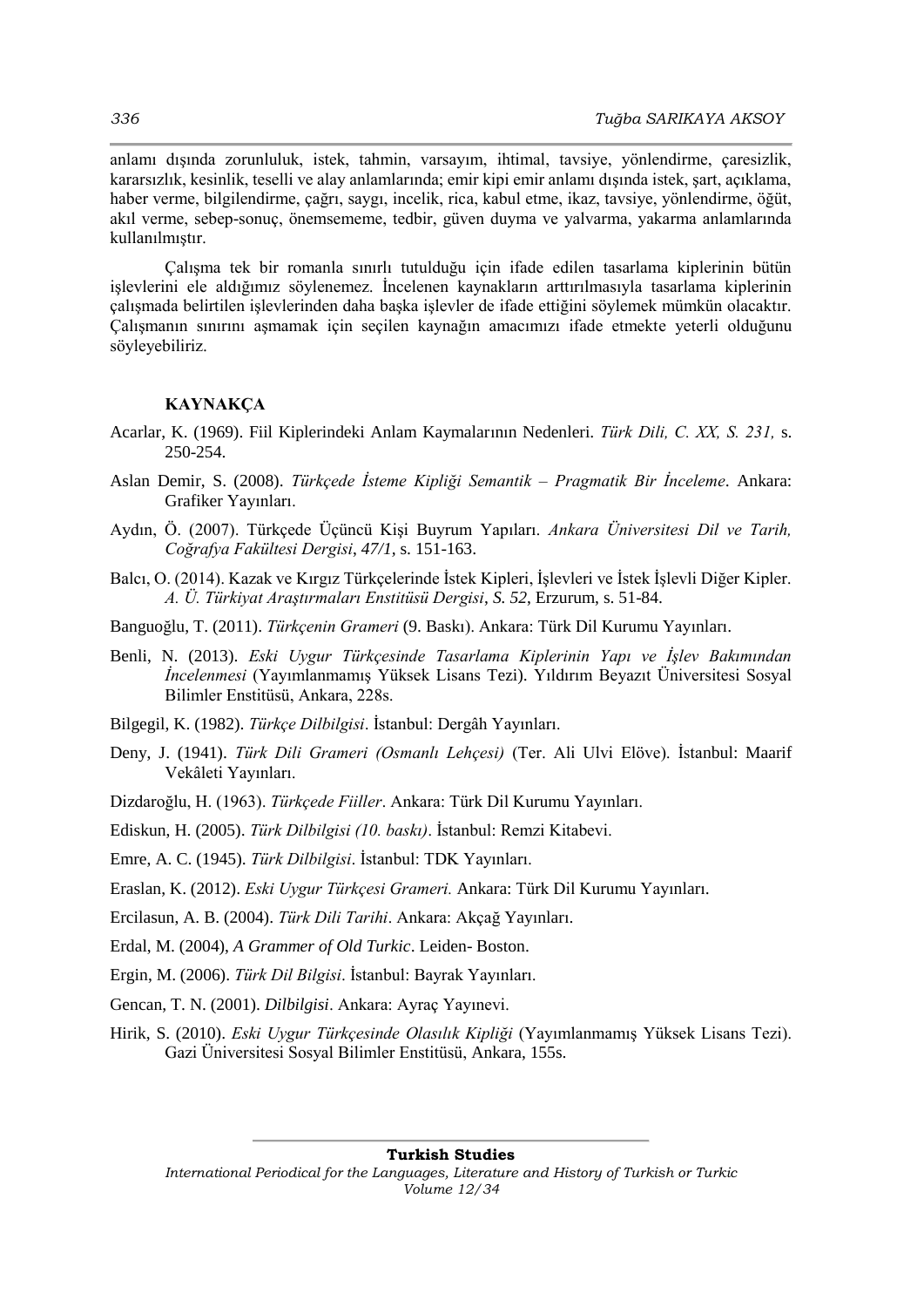- Hirik, S. (2015). Zarfların Kipsel Alandaki Görünümleri. *Turkish Studies, Volume 10/8*, s. 1365- 1382.
- Karademir, F. (2012). Türkiye Türkçesinde Emir Kip(lik)i Üzerine. *Turkish Studies, Volume 7/4*, s. 2091-2138.
- Kerimoğlu, C. (2010). Türkiye Türkçesindeki Bilgi Kipliği İşaretleyicileri Üzerine: Kesinlik Dışılık. *Turkish Studies*, *Volume 5/4,* s. 434-478.
- Kılıç, F. (2004). *Kırgız Türkçesinde Bilgi Kipliği: Delile Dayananların Diğer Bilgi Kiplikleriyle İlişkisi* (Yayımlanmamış Doktora Tezi). Ankara Üniversitesi, Sosyal Bilimler Enstitüsü, Çağdaş Türk Lehçeleri ve Edebiyatları Anabilim Dalı, Ankara, 177s.
- Kılıç, F. (2005). Kırgız Türkçesinde Algısal Delile Dayalılık. *Modern Türklük Araştırmaları Dergisi*, *C. 2, S. 1*, Mart 2005, Ankara, s. 68-113.
- Korkmaz, Z. (2003). *Türkiye Türk Grameri.* Ankara: Türk Dil Kurumu Yayınları.
- Korkmaz, Z. (1992). *Gramer Terimleri Sözlüğü*. Ankara: Türk Dil Kurumu Yayınları.
- Mehmet, G. (2007). Yeterlilik Kategorisi ve Salar Türkçesindeki Görünümü. *MTAD*, *C. 4, S. 3,* s. 80-90.
- Öz Özcan, A. (2004). Özbek ve Türkiye Türkçesinde "Olasılık-Tahmin" Bildiren Modal Sözler., *V. Uluslararası Türk Dili Kurultayı Bildirileri, C. II, (20-26.09.2004),* Ankara: Türk Dil Kurumu Yayınları, s. 2253-2261.
- Öz Özcan, A. (2008). Özbek ve Türkiye Türkçesinde "Kesinlik" Bildiren Modal Sözler. *Hacettepe Üniversitesi Türkiyat Araştırmaları Dergisi*, *S. 9,* Güz 2008, s. 447-458.
- Pamuk, O. (2016). *Kırmızı Saçlı Kadın*. İstanbul: Yapı Kredi Yayınları.
- Sarıçiyil, F. (2008). *İstek ve Emir Kiplerinin Öğretimi* (Yayımlanmamış Yüksek Lisans Tezi). Dokuz Eylül Üniversitesi Eğitim Bilimleri Enstitüsü, İzmir, 115s.
- Tekin, Ş. (2002). Eski Türkçe. *Türk Dünyası El Kitabı* (3.Baskı). Ankara, s. 69-120.
- Tekin, T. (2003). *Orhun Türkçesi Grameri*. İstanbul: Türk Dilleri Araştırmaları Dizisi.
- Timurtaş, F. K. (1977). *Eski Türkiye Türkçesi*. İstanbul: İÜ Edebiyat Fakültesi Yayınları.
- Topaloğlu, A. (1989). *Dilbilgisi Terimleri Sözlüğü*. İstanbul.
- Tuğuz, Z. (2013). *Türkçede Emir ve İstek Kipinin Tarihsel Gelişimi ve Eş Zamanlı Görünümü*  (Yayımlanmamış Yüksek Lisans Tezi). Mersin Üniversitesi, Sosyal Bilimler Enstitüsü, Mersin, 251s.
- Türkyılmaz, F. (1999). *Tasarlama Kiplerinin İşlevleri.* Ankara: Türk Dil Kurumu Yayınları.
- Uçar, M. (2014). *Türkçede Emir Kipinin İşlevleri* (Yayımlanmamış Yüksek Lisans Tezi). Erciyes Üniversitesi, Sosyal Bilimler Enstitüsü, Kayseri, 310s.
- Üstünova, K. (2004). Dilek Kiplerinde Zaman Kavramı. *Türk Dili, 635,* Ankara, s.678-686.
- Yaylagül, Ö. (2002). *Türk Dilinde -sA(r)'lı Kuruluşlar (tarihi karşılaştırmalı bir durumçalışması)*  (Yayımlanmamış Doktora Tezi). İnönü Üniversitesi, Sosyal Bilimler Enstitüsü, Malatya, 640s.

#### **Turkish Studies**

*International Periodical for the Languages, Literature and History of Turkish or Turkic Volume 12/34*